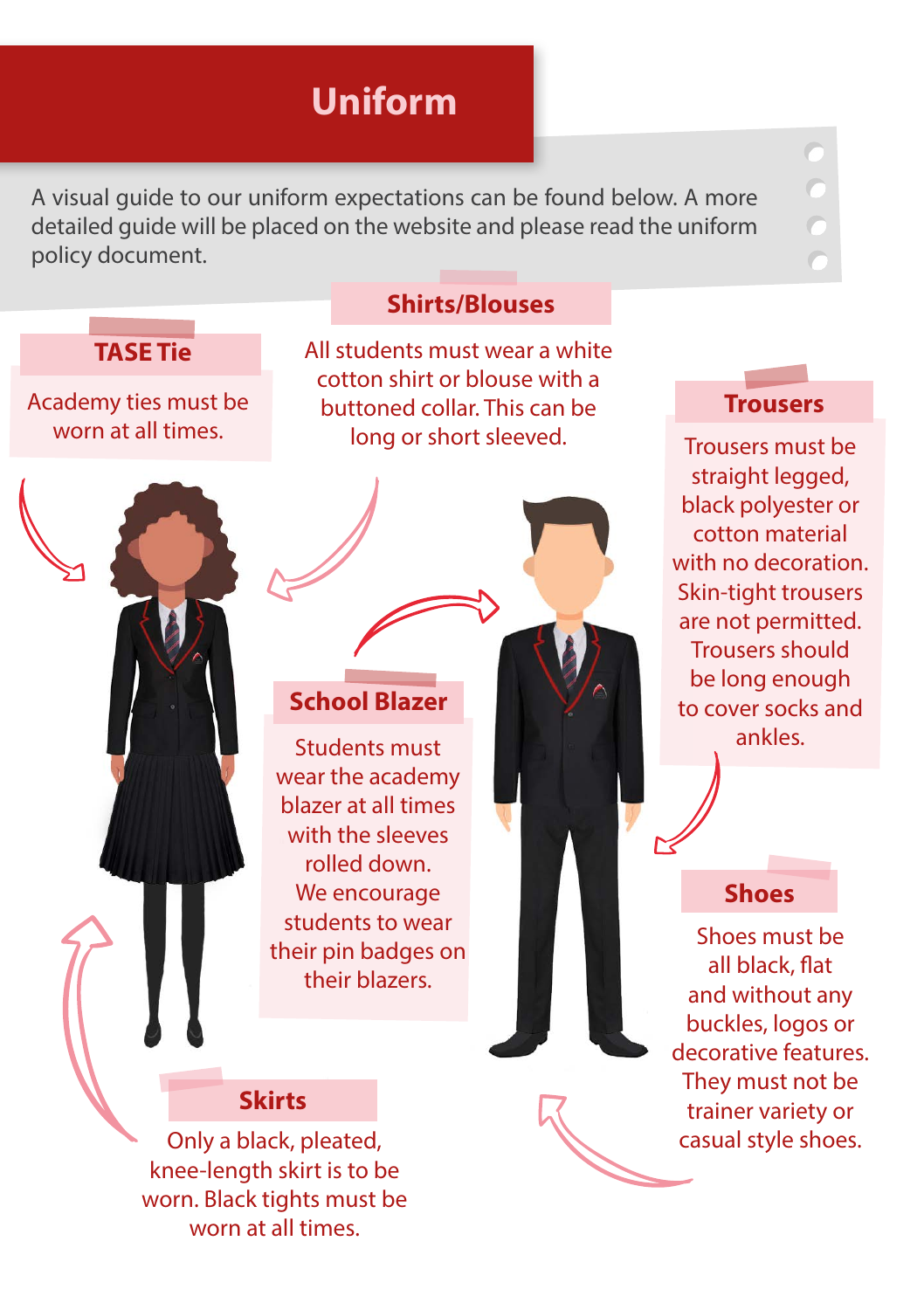

**1D** 00% CL<sub>C</sub>

**1**<sub>0</sub> 000 000

**Sample uniform** 

**You'll look so smart!**



## **Not allowed!**

Items made from denim, sweatshirts, hooded tops, sportswear, cardigans or jumpers, other than the school uniform, are not allowed and will be confiscated if worn within the academy grounds. Clothing must not be decorated with pictures, logos, slogans or your own badges.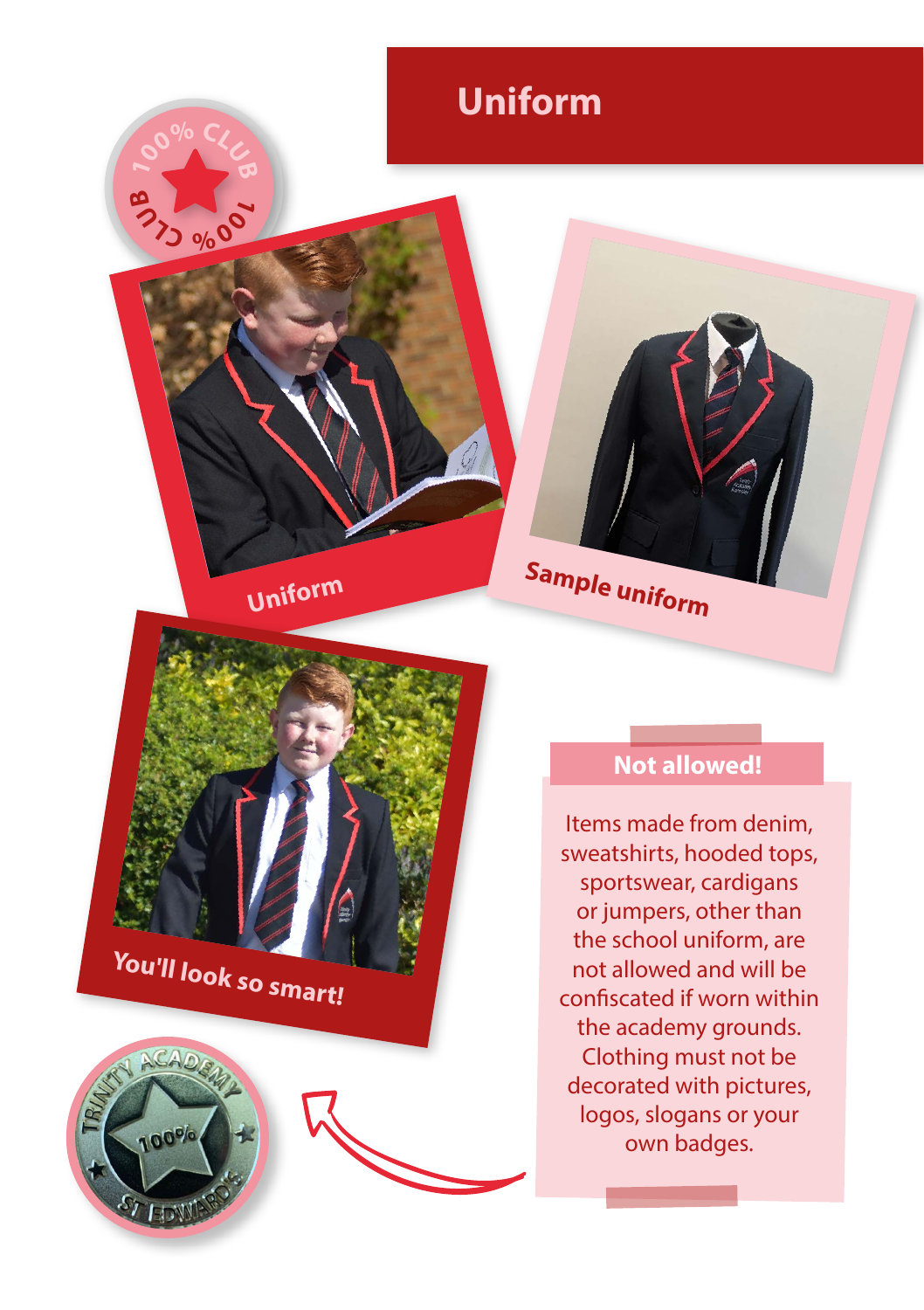We cannot wait to see you in September looking smart in your new uniform. The correct uniform should be worn at all times within, and on the way to and from, the academy. If you arrive in incorrect uniform, you will be given a sanction and will be expected to borrow an item of clothing so that your learning is not disrupted.



## **We can't wait to see you looking smart in your new uniform!**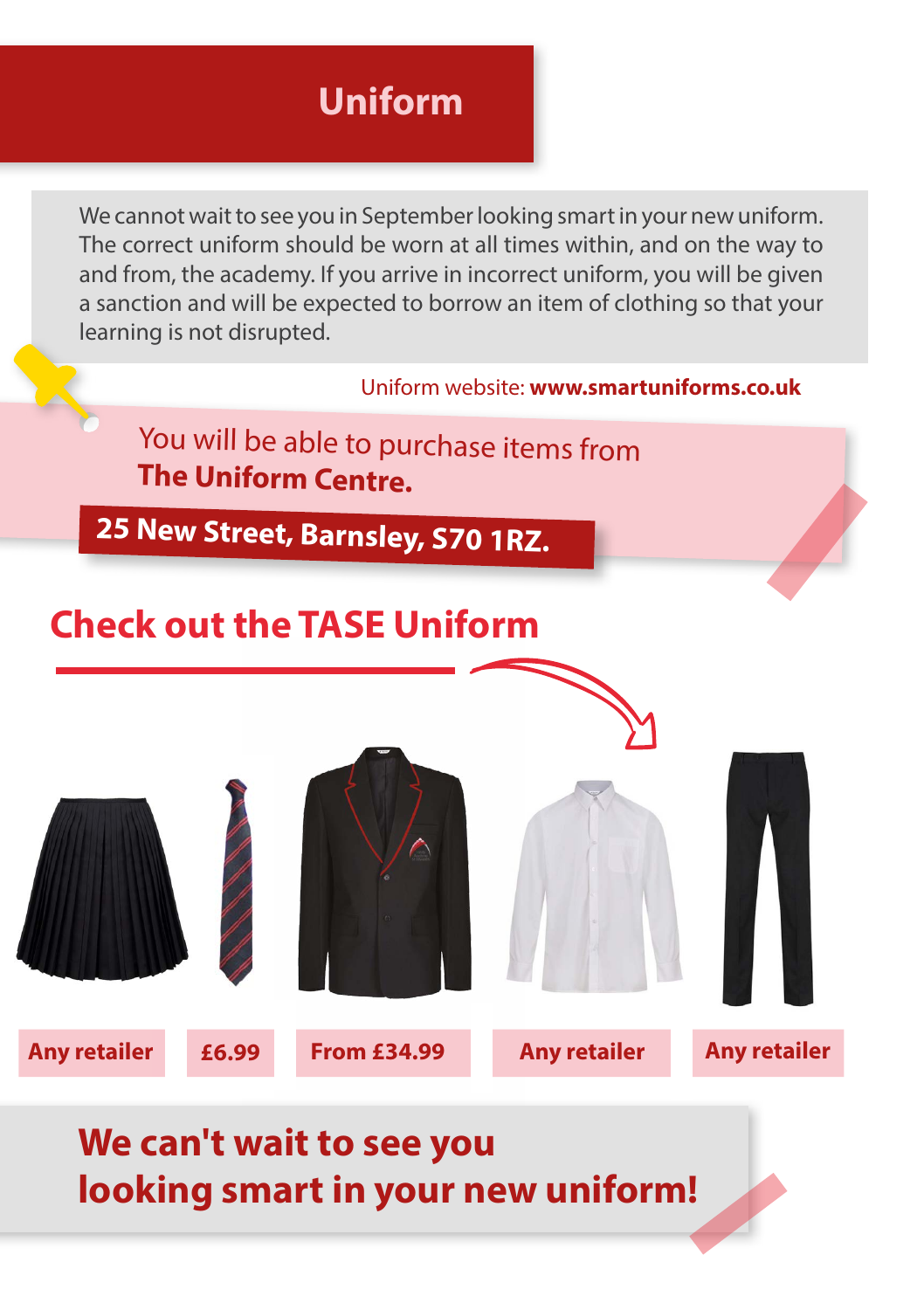## **Jewellery**

**The only items of jewellery allowed are plain wrist watches and one silver or gold ear stud worn in each earlobe.** 

All other items of jewellery including visible piercings are not allowed. Students will not be permitted to cover piercings with plasters. Piercings must be removed. Any student wearing nail varnish will be asked to remove it with products supplied by the academy. False nails of any description are not permitted.

**Make-up**

**Students are allowed to wear subtle make-up.** Sanctions are in place for students who wear unsuitable make-up to the academy.

**Hair must be neat and tidy with no 'extreme' styles e.g. two-tone colours or unnatural colours.** 

**Hair**

Fashion styles, including very short hair with patterns cut into the hair are not permitted. Hair braiding and hair fashion items such as large clips and bows are not allowed. Long hair must be tied back in practical lessons for health and safety reasons.